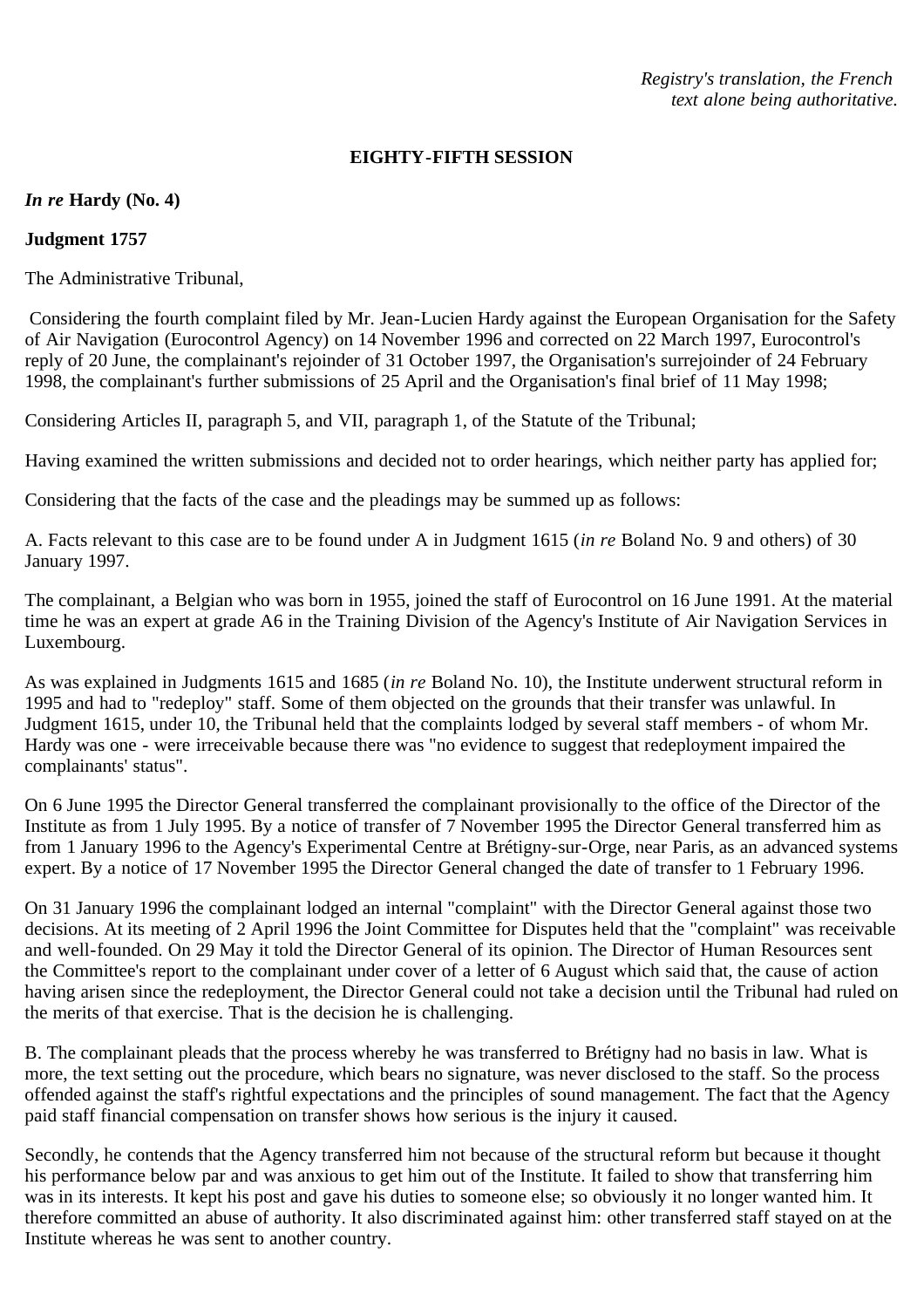The posts created in the course of redeployment were allotted without any recommendations from selection boards. Yet the Agency was bound under Article 30 of the Staff Regulations to set up a selection board, especially when staff whose posts did not survive the reforms were moved to another duty station.

The Organisation failed to take account of his own and his family's circumstances. It has caused him serious material and moral injury.

He claims the quashing of the Director General's decision of 6 August 1996 and the decisions of 7 and 17 November 1995, material and moral damages, and costs.

C. In its reply the Organisation submits that his claims to material and moral damages and costs are irreceivable since he did not make them in his internal "complaint". His claim to costs is also devoid of merit because he did not engage counsel. His complaint is irreceivable too insofar as he is challenging the process of redeployment, with which Judgment 1615 found no fault.

On the merits the defendant submits that Article 7 of the Staff Regulations allows it wide discretion over structural reform. So it was free to transfer the complainant, whether there was a process of redeployment or not. In subsidiary argument it contends that it did notify the procedure to the staff. The complainant too was told of it in good time and in writing.

It describes as "illogical" his view that its paying him the costs of removal shows how serious was the injury it caused him: the rules already provided for refunding the costs to an official of moving to another duty station.

The purpose of the transfers announced on 6 June 1995 was not to fill vacant posts; so no competitions were required. The sole task of the team of assessors set up for the redeployment procedure was to put suitable staff on fillable posts. Besides, the complainant was offered the posts which were vacant at the end of the procedure.

Eurocontrol says it abolished all of the complainant's main duties but responsibility for one of four training courses. He shows no abuse of authority. The Centre at Brétigny has found his qualifications and experience useful and the reforms at the Institute were the reason for transferring him. His new post is at the same grade as his old one.

The Agency did bear in mind his own and his family's circumstances, but any international civil servant must expect a change of duty stations.

It asks the Tribunal to order the complainant to pay the costs of the proceedings.

D. The complainant rebuts the Organisation's objections to the receivability of some of his claims.

He presses his pleas on the merits and puts forward new ones. He submits that the reforms ordered at the Institute by the Committee of Management provided for no retrenchment of posts. So the Agency did misuse its authority in carrying out redeployment. The procedure was further flawed in that the Agency took too long to announce it. Article 8 of Rule No. 2 is unlawful: to transfer someone without holding a competition is in breach of Article 30 of the Staff Regulations, which requires a competition before anyone is chosen. Being based on Article 8, the transfer of the complainant was unlawful.

He pleads bad faith on several counts. The reasons the Organisation gave him for the transfer were not the real ones. It has harmed his personal and professional dignity and his good name.

E. In its surrejoinder the Organisation presses its pleas. It submits that Judgment 1685 of 29 January 1998 bears out that the complainant's objections to the lawfulness of the whole exercise of redeployment are worthless.

So is his contention that his own transfer to Brétigny was unlawful: it was in his and the Agency's interests. As for what he says in his rejoinder, no harm was done to his dignity and good name.

F. In further submissions allowed by the Tribunal, the complainant points out that Judgments 1615 and 1685 are about only the first three phases of the process of redeployment; so they do not rule on the lawfulness of "redeployment elsewhere in the Agency", the only phase at issue in this case. He pleads abuse of authority on the grounds that the Agency used the reforms as a pretext for "shunting out" staff it no longer wanted at the Institute.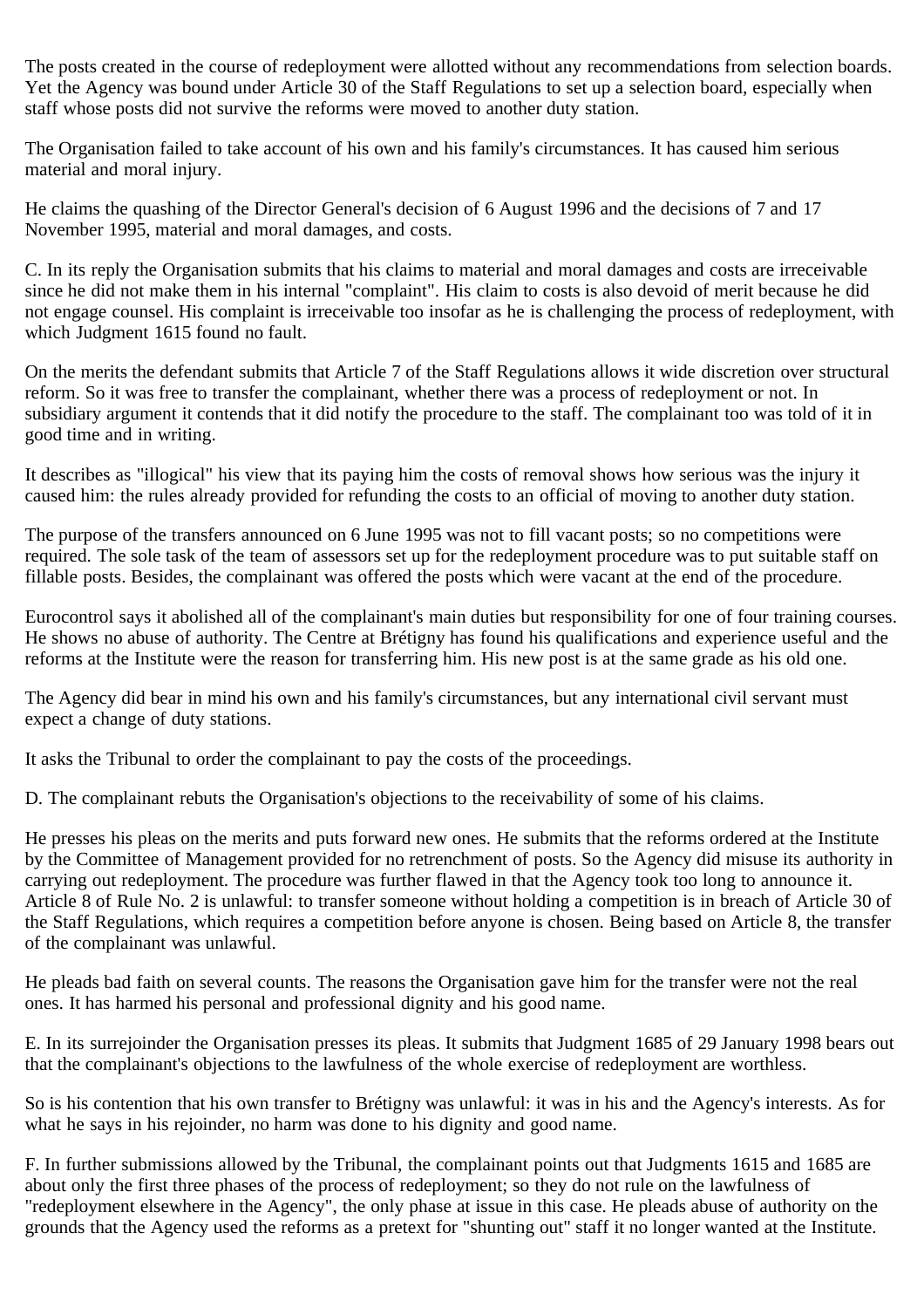G. In its last brief the Organisation maintains that Judgment 1685 did go into the merits since the ruling that the complaint was irreceivable implied that redeployment was lawful. It rebuts the complainant's other arguments.

### CONSIDERATIONS

1. Some of the background to this case is set out in Judgment 1615 (*in re* Boland No. 9 and others), which ruled on an earlier complaint by Mr. Hardy. The gist of the case is that Eurocontrol carried out far-reaching structural reforms at its Institute of Air Navigation Services, which is in Luxembourg. The Institute's terms of reference were changed, and so were the qualifications it required of its staff. Staff in Luxembourg had to be "redeployed" to other jobs either at the Institute or, failing that, elsewhere in the Agency.

The exercise aroused opposition. The complainant, who was an expert in the Training Division, has lodged several complaints on the subject. He withdrew the first two: see Judgment 1598 (*in re* Bisdorff Nos. 1 and 2 and others). His third challenged his provisional transfer to the office of the Director of the Institute pending a possible assignment elsewhere in Eurocontrol, and the Tribunal ruled on that complaint in Judgment 1615.

By a decision of 7 November 1995 Eurocontrol transferred him as from 1 January 1996 to its Experimental Centre at Brétigny-sur-Orge, near Paris, as an "advanced systems" expert, though it later changed the date to 1 February 1996. He lodged an internal "complaint" in protest but the Director General rejected it by a decision of 6 August 1996 that he is now impugning.

When he took up duty at Brétigny his wife, who has a job in Luxembourg, their two children, and his wife's mother and sister, who are from Rwanda, stayed on in that country.

2. His claims are to the quashing of the decision of 6 August 1996, to awards of material and moral damages in unstated amount and to legal and other sundry costs. He pleads failure to explain the decision, the unlawfulness of the process of redeployment, abuse of authority, breach of Article 30 of the Staff Regulations, bad management and breach of his rightful expectations, of good faith and of equal treatment.

The Organisation rebuts his pleas. It submits that all but one are about the process of redeployment. Either the Tribunal disposed of them in Judgment 1615 and they are *res judicata*; or else he should have put them forward in an earlier appeal and so they are out of time. Only the issue of his transfer is still receivable. His claims to damages and costs, including costs he incurred before lodging this complaint, are irreceivable because he has failed to exhaust his internal remedies. Though Article 30 of the Staff Regulations does require competitions to fill vacant posts, he has misread it: it does not apply to transfer ordered by the Director General under Article 7 in the context of redeployment. The transfer of the complainant was in line with the process of redeployment and was in his interests and the Organisation's. Eurocontrol could find him no other suitable employment in Luxembourg, whereas moving him to Brétigny put him on a new post that matched his qualifications and saved him from termination. He knew full well that, working as he did for an international organisation with several duty stations, he might later have to leave the one where he had started.

### *Receivability*

3(a) In the impugned decision of 6 August 1996 the Director General states that there can be no ruling on the internal appeal "until the Tribunal has ruled on the merits". The complainant reads that as implied rejection, and the Organisation does not demur.

There is no need to determine whether that decision rejected his appeal or stayed proceedings. The ruling on the merits that the Director General had in mind is of course Judgment 1615 of 30 January 1997. The Tribunal will entertain the arguments the parties have put forward on the merits in the present case.

(b) The complainant contends that his transfer meant far-reaching, adverse and unlawful changes in his working conditions and so caused him injury. On that score his complaint is receivable.

(c) Judgment 1615 ruled on a case between the same parties. The Tribunal there held that the process of redeployment was not unlawful, and neither was the provisional assignment of the complainant to the office of the Director of the Institute pending something more lasting, though he might still challenge any future transfer or apply for posts put up for competition. Those issues are *res judicata*. Even if only the issue of the complainant's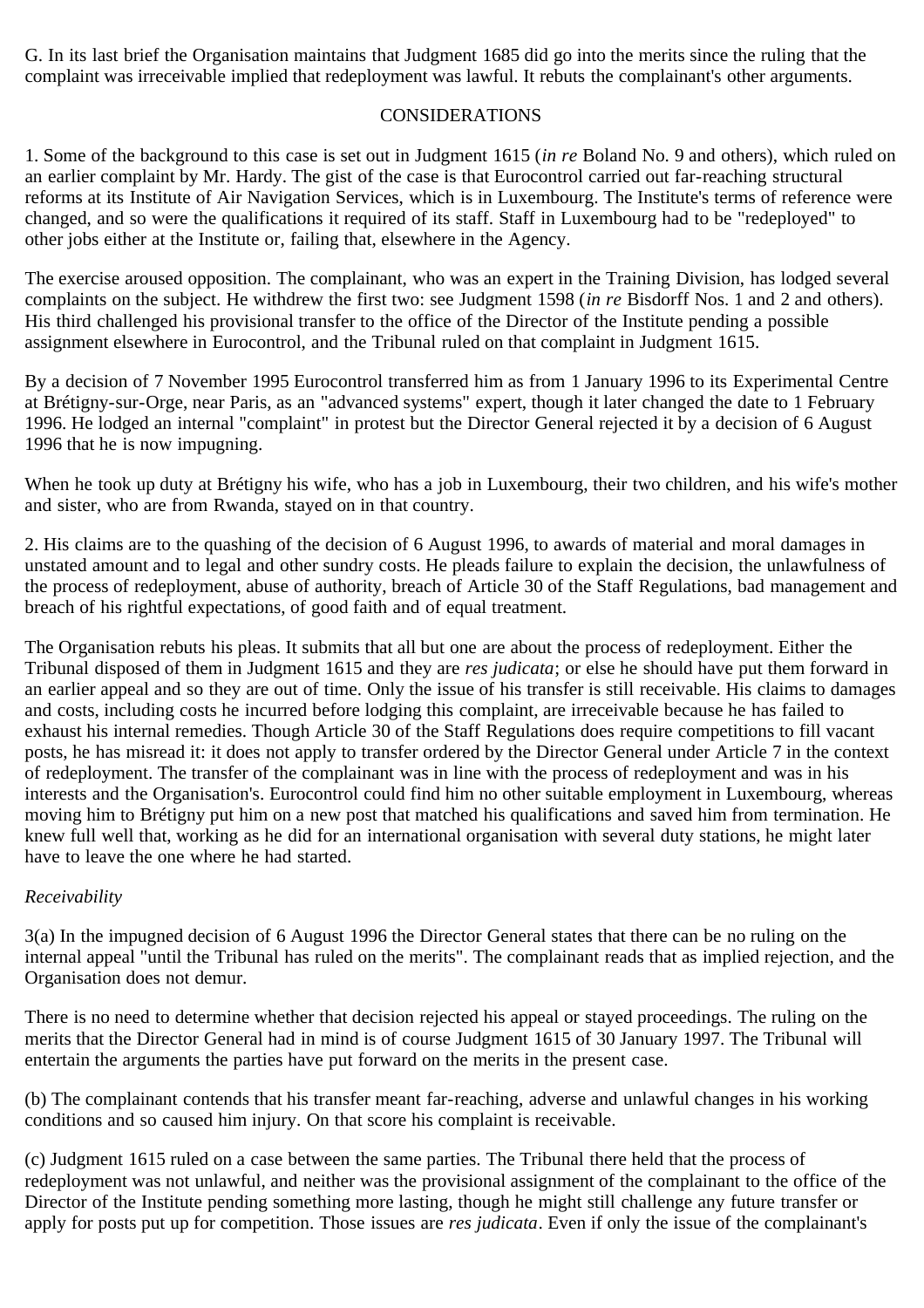provisional assignment is deemed to be *res judicata*, the Tribunal sees no reason to depart from what it said on other matters in Judgment 1615.

(d) Several decisions taken in the context of the redeployment have either gone unchallenged and so become final, or else been upheld by the Tribunal and become *res judicata*. Any complaint that now challenged them would be too late. The gist of the complainant's case is that, being flawed, those decisions are unlawful and so indefinitely open to challenge. He is wrong: only if a flaw is particularly serious will it be fatal; and the flaws he pleads are not so serious as to warrant the quashing of the decisions.

One plea he makes is that the appointment or reassignment of other staff in Luxembourg was flawed because no competitions had been held. The plea fails because on that score he has failed to exhaust his internal remedies, as Article VII(1) of the Tribunal's Statute required him to do.

(e) The Organisation submits that the complainant has failed too to exhaust those remedies as to his claims to damages and costs.

Those claims were corollaries of his main one, fall within the general scope of his internal appeal and are therefore receivable.

### *The merits*

4. A strong line of precedent has it that transfer is at the Director General's discretion and the Tribunal will interfere only if the decision shows some formal or procedural flaw or mistake of fact or of law, or is *ultra vires,* or overlooks some material fact, or draws an obviously wrong conclusion from the evidence, or amounts to abuse of authority.

In processing, ordering and notifying transfer an organisation must heed the staff member's dignity and good name and not cause undue injury. And the decision must follow proper inquiry: see Judgment 1496 (*in re* Güsten) under 7 and 8.

5. The complainant contends that the Organisation has failed to explain its decision on his internal appeal.

Transfer is such an important decision that it must be properly accounted for. For one thing, that helps the staff member to make up his mind about what to do, for example lodge an appeal; for another, it allows review of the lawfulness of the decision. Yet the reasons need not be stated in the actual text notifying transfer: they may have been conveyed beforehand or later, even in the course of internal appeal proceedings.

The two notices sent to the complainant did give him a meaningful explanation for transfer. As to the rejection of his appeal - if rejection indeed it be - he must already have gathered the reasons from those two notices and from information given in the context of redeployment. Besides, he knew the Director General's and the Administration's position full well from the Organisation's pleadings in its reply to his complaint.

In Judgment 1685 (*in re* Boland No. 10), which ruled on a similar case of transfer from Luxembourg to Brétigny, the Tribunal held, in 7, that the reasons for the transfer were well known. It has no reason to rule otherwise here: the complainant cannot in good faith plead ignorance of the reasons for his own transfer; and his plea therefore fails.

6. For the foregoing reasons the Tribunal ruled in Judgments 1615 and 1685 that the process of redeployment was lawful and not in breach of any acquired right.

It has no reason to rule otherwise here. Although the texts do not expressly deal with redeployment, the Organisation was free to opt for any expedient that met its own needs and those of its staff. The procedure it did follow was intended, among other things, to help staff whose posts had gone to find suitable other employment in the Organisation. Even though that procedure is not in the Staff Regulations, Article 7 of the Regulations allows for it: see 11 below. It was duly notified to everyone concerned, and even though it was not published throughout the Agency the complainant did not in any event suffer injury as a result.

7. The complainant submits that the authority delegated to the Director of the Institute allowed him only to reform the Institute, not to impose the transfer of someone on some other part of the Organisation such as the Centre at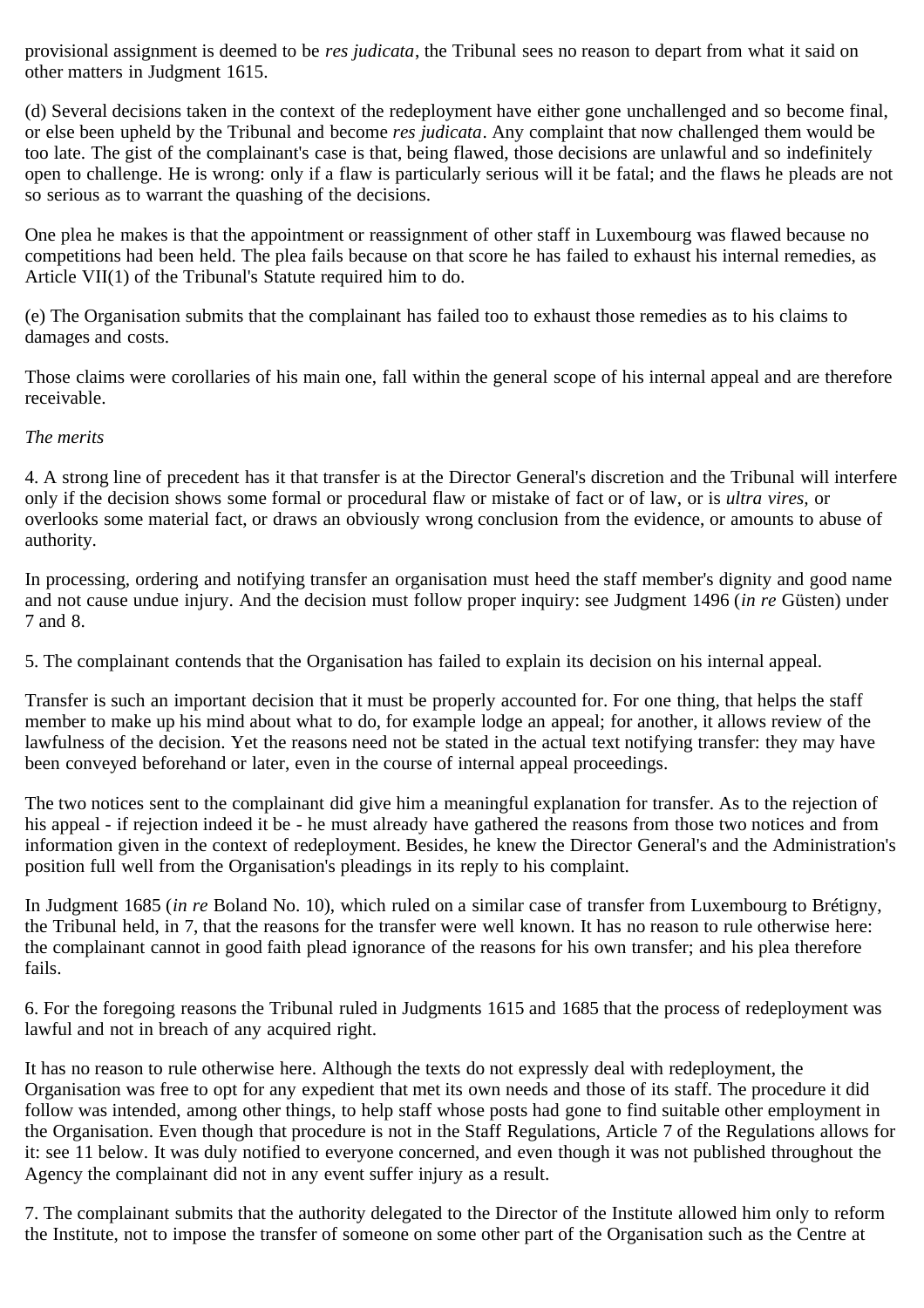Brétigny.

He is wrong: the Director of Human Resources signed the notices of transfer on the Director General's behalf under a general delegation of authority, which was duly announced.

8. The complainant pleads breach of the rule against retroactivity: not until 5 April 1995 did the Director General delegate authority to the Director of the Institute to carry out reforms, and staff were told on 20 April. In his submission the delegation of authority may not be backdated and any prior decisions are therefore null and void.

Retroactivity must be distinguished from the later endorsement of an act allegedly performed *ultra vires* at the time.

In this instance authority was in any event duly delegated before the decisions challenged by the complainant were taken. As it has already explained, the Tribunal will not rule on the lawfulness of prior decisions. Besides, as was said in 7, the Director of Human Resources signed the notices of transfer on the strength of a duly published delegation of authority by the Director General.

This plea too must fail.

9. The complainant argues that before reducing the number of posts at the Institute from 95 to 76 on the grounds of changes in its terms of reference the Director General ought to have consulted the Committee of Management. Observing that 16 of the original 95 posts were vacant, he contends that had all the posts survived he could have been kept on in Luxembourg on one of them; that the Organisation therefore misused its authority; and that because of redeployment the functions of various units changed, and that too required authorisation by the Committee of Management, besides running counter to the Agency's interests.

The complainant has failed to show that the Director General acted *ultra vires*. There is every reason to suppose that the Committee of Management was told of the reforms and it is neither alleged nor proven that it was opposed to them.

The plea cannot be sustained.

10. The complainant contends that the Agency failed to warn him promptly that his transfer was being mooted and to tell him what exactly it had in mind: see Judgment 1496, cited above.

The argument is devoid of merit. For one thing, the time that went by from the dates of the notices of transfer - 7 and 17 November 1995 - and the date at which it took effect - 1 February 1996 - was long enough to let him make arrangements. For another, he had known since the spring of 1995 that he could expect transfer. Since he had not been put on any of the vacant posts after the reforms and since he was sent to Brétigny on 6 September 1995 he must have foreseen that he might be transferred there. Besides, he had several opportunities of speaking his mind before the decision was taken.

11. He pleads breach of Article 30 of the Staff Regulations, which requires the holding of a competition before filling a vacancy and - in clause (3) - allows one for the purpose of "constituting a reserve for future recruitment". Article 32 allows waiver of the requirement for appointments at grades A1 and A2. But the Regulations say nothing about a process of redeployment that entails transfers. The complainant submits that the post he was transferred to should have been put up for competition, and he assumes that in all likelihood he would not have won since he did not even want it. The Organisation replies that there is no such thing as a "vacant post" in the event of a transfer it orders in the context of redeployment: in such cases Article 7, which says in its first paragraph -

"The appointing authority shall, acting solely in the interests of the service, assign each official by appointment or transfer to a post in his category or service which corresponds to his grade."

allows the Director General to transfer someone without competition when the Organisation's interests so require.

Judgment 1686 (*in re* Molloy No. 4) said that the transfer of another Eurocontrol official, Mr. Pierre Boland, from Luxembourg to Brétigny, showed no fatal flaw. Judgments 1223 (*in re* Kirstetter No. 2) and 1359 (*in re* Cassaignau No. 4), which speak of Article 30 of the Staff Regulations, have nothing to do with redeployment caused by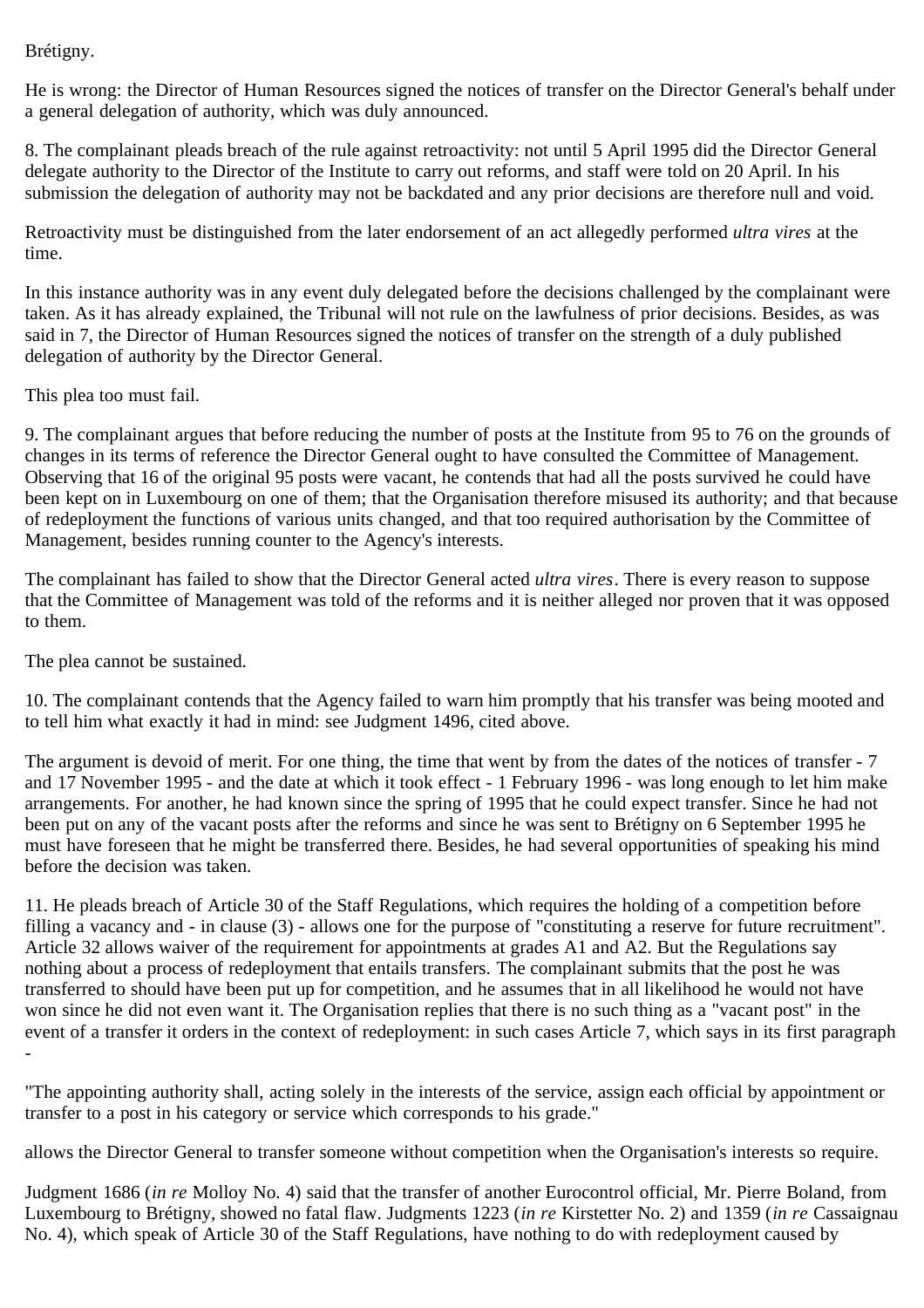reforms. Though the connection between Articles 7 and 30 is not obvious, the intention seems to be not to treat a transfer in the context of redeployment as the filling of a "vacant post" within the meaning of Article 30. The purpose of redeployment is to help anyone whose post has fallen foul of reforms. To hold a competition to fill a post that would suit someone in that plight would make the whole process unduly awkward and might actually bar the placement of people deserving special protection. In this context at least Article 8 of Rule of Application No. 2 which says:

"When the requirements of the service so demand, the Director-General may, notwithstanding the provisions of Article 1 to 7 ... assign an official, in accordance with Article 7 of the Staff Regulations, to a post corresponding to his grade, without initiating a competition procedure."

seems to be in line with the Staff Regulations: see also Judgment 1358 (*in re* Cassaignau No. 3) under 7 to 9.

The plea is devoid of merit, there being no need to say whether it is receivable.

12. In sum the complainant gives several reasons why he wants to stay on in Luxembourg. His wife works there, and he can put up his mother-in-law and sister-in-law. He does not want to commute between there and Brétigny or to move house. He believes that the Agency could have found him a suitable job and that his old one was never really abolished but given to someone else. He would like, too, to carry on his work as a trainer: it is not in his or the Agency's interests to take him off the work he knows and set him to technical tasks he is not fit for.

The Organisation demurs. It points out that the Institute has a new job to do, mainly the training of air traffic controllers. In its submission posts and staff have been thoroughly assessed but it failed to find the complainant a suitable post at the Institute after the reforms. He is fit to give coaching in computers, but has neither training nor experience in air navigation. Though his new job at Brétigny involves no teaching, it does match his technical skills and he can adapt to it. In accordance with the Regulations and Rules the Organisation is willing to help him to remove to Paris. Few were in like case; that is why few had to leave Luxembourg.

Undoubtedly he finds it tiresome having to change work, losing the teaching job he has university qualifications for, changing duty stations, and either moving house or commuting to a workplace far from home. Yet all those are lesser evils than losing his employment altogether, and his new job lets him broaden his experience and knowledge. Besides, no suitable post having turned up at the Institute, it was in the Agency's interests to set him to useful work, even if that meant transfer.

The complainant objects to the process of assessment: the assessors were not fit to say how good he was at teaching or what he knew of air navigation, and his supervisors wished him ill.

Yet there is no evidence to suggest that the Organisation's assessment or main findings were wrong. Assessing the skills of staff and the requirements of posts is a matter at an organisation's discretion, and the Tribunal will interfere only on the limited grounds set out in 4 above. Eurocontrol's assessment and the conclusions it drew therefrom must stand. Indeed in Judgment 1685 the Tribunal made the same ruling about Mr. Boland's transfer.

13. The complainant pleads abuse of authority.

The burden is on him to prove it. In support of the plea he observes that the Organisation's purpose in transferring him was to dodge the procedure it has to follow when it finds performance below par, as indeed it had said it found his. He makes out that it never really did away with his post but spread his duties among others at the Institute, the reforms being just an excuse to get him out.

The defendant retorts that he had neither the qualifications nor the experience that the Institute's new mandate called for. Yet the Organisation remained free to carry out the reforms and redeploy its staff accordingly: that is indeed how the transfer of the complainant came about.

Eurocontrol rebuts his contention that his post survived the reforms. It explains that the Institute no longer needed to offer the kind of training he had given and that the kind it did need to offer he could not give. Again, it is up to an organisation to say which skills it needs and which its staff can offer, and the Tribunal will not replace the organisation's views with its own. Besides, the complainant has utterly failed to prove that his old duties have survived, or that any extraneous factors prompted the decision to transfer him.